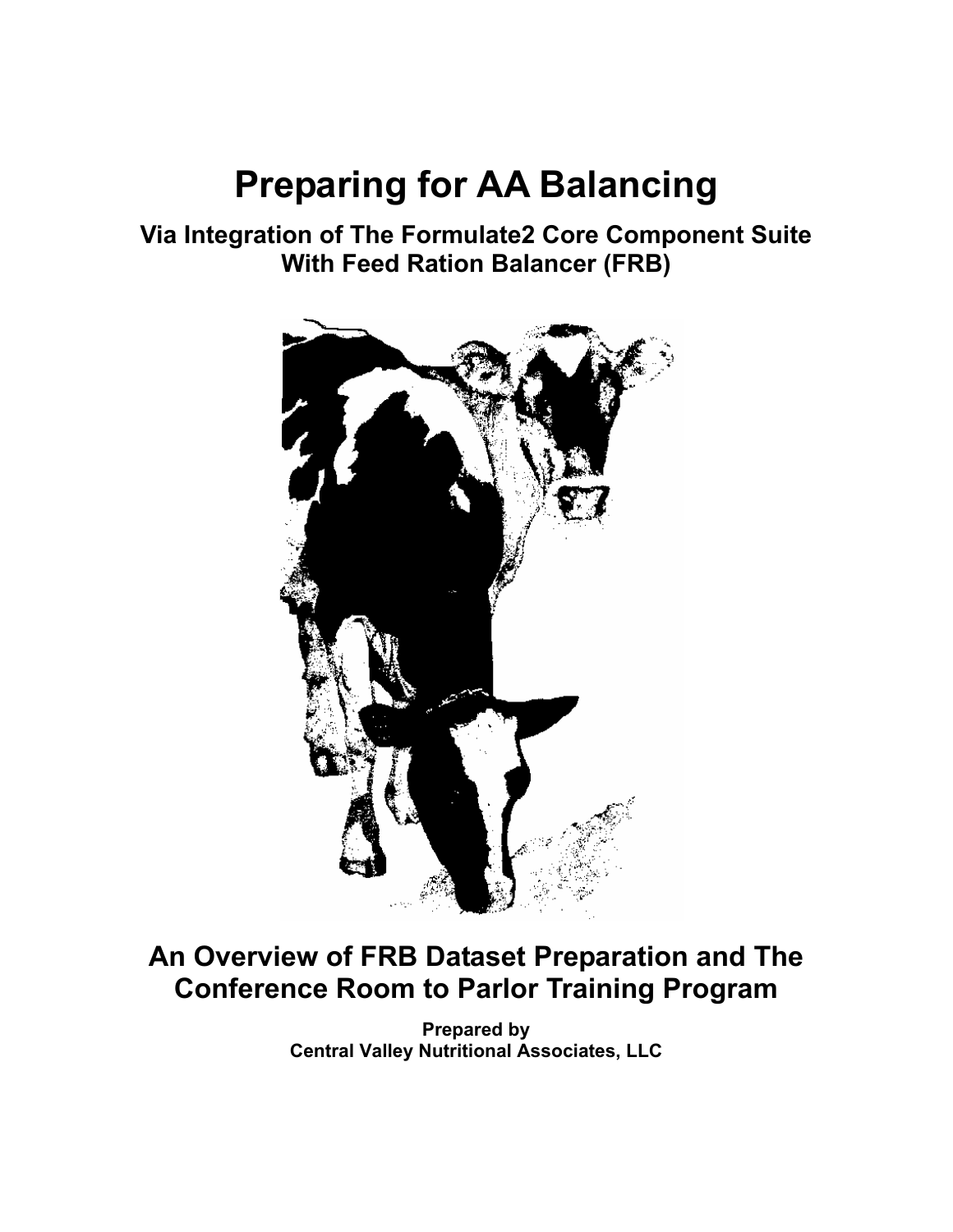## FRB Dataset and Ingredient Library Audit & Preparation Protocol

(2012-08-27)

#### *Introduction*:

The Amino Acid (AA) balancing capability offered by the integration of the Formulate2 Core Component Suite with Feed Ration Balancer (FRB) is provided via the NRC 2001 Dairy Model. Unlike previous NRC approaches to determining nutrient requirements and supplies for dairy animals, NRC 2001 is an approach that models the dynamic nature of the animal's metabolic processes.

Coefficients for digestibility (TDNp), energy (DEp, NElp etc) and fractions of crude protein (RUP, RDP, MP and MP-AA) at productive levels of dry matter intake (DMI) are not fixed values but vary as level of DMI and diet composition vary. Accommodating this dynamic paradigm requires the presence of model specific values for feeds that are not present in other approaches to determining nutrient requirements and supplies such as NRC 1989 and other linear animal models.

### *Updating Existing Datasets (Non-NRC 2001***):**

If you are not currently using the NRC 2001 model, your dataset and ingredient library will need to be updated with the model-specific nutrient items required by NRC. FMS and CVNA will provide guidance and assistance with this process to help insure that both your dataset and ingredient library are in compliance with the NRC 2001 model prior to balancing diets for MP-AA content. Once you've completed the update work, CVNA will conduct an audit to verify that your dataset and ingredient library are fully prepared for AA balancing.

#### *Auditing NRC 2001 Datasets*:

If you are already using the NRC 2001 model, CVNA will perform an audit to confirm that the dataset is fully compliant with the NRC 2001 model. If required, FMS and CVNA will assist you with any adjustments needed to achieve full model compliance. This is necessary preparation for the training required when licensing the Formulate2 Core Component Suite as it is integrated with FRB.

### *The Conference Room to Parlor Training Program*:

One of the most important aspects of licensing and using the Formulate2 Core Components is participating in the training needed to orient and prepare your dairy team to produce the desired results in the milk tanks of your customers. Once your dataset and ingredient library are fully prepared, CVNA will provide training to your team via the Conference Room to Parlor training program. This training covers software navigation, NRC 2001 science as it applies to AA balancing, the Core Component Toolset and the application of NRC science with the Component tools in the field to produce results in the milk tank.

Having your dataset and ingredient library in full compliance with the NRC 2001 model is necessary advance preparation for training. Along with providing theory and background, the Conference Room to Parlor training will focus on hands-on use of FRB and the Core Components to address real world diet formulation issues. Preparation of your dataset and ingredient library is a prerequisite to accomplishing the objectives of this training.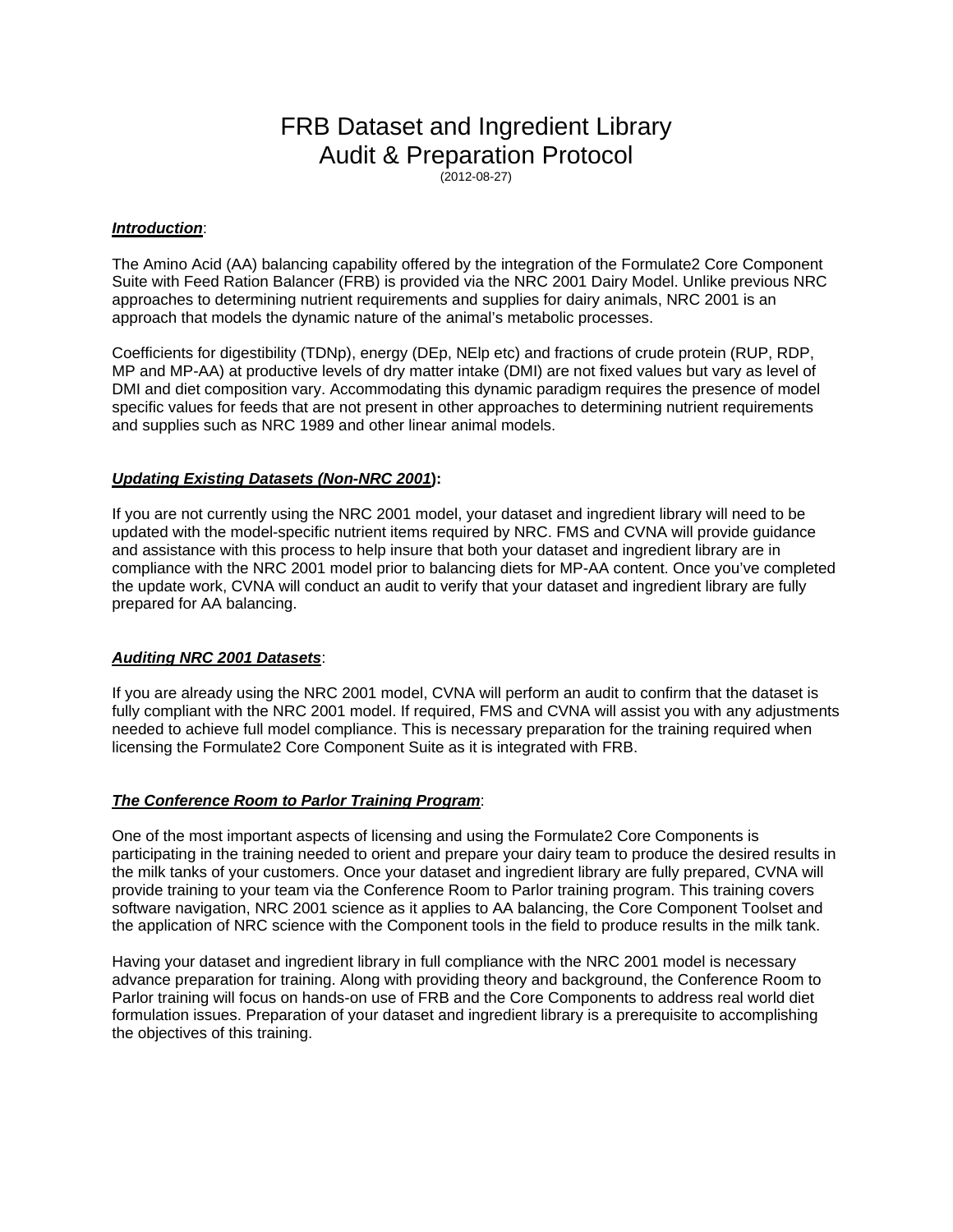### *Dataset Preparation Notes*:

If you prefer to retain your current mineral/vitamin requirement model you may do so by stating your preference to FMS in advance. In that case, although the implementation of the NRC 2001 model in your dataset will include the absorbable mineral sub-model, it will not be set as the default mineral model. Please allow a minimum of two weeks for dataset and ingredient library preparation in advance of training. For obvious reasons, the training will not be scheduled until the dataset preparation is completed, the audit performed and any remaining issues resolved.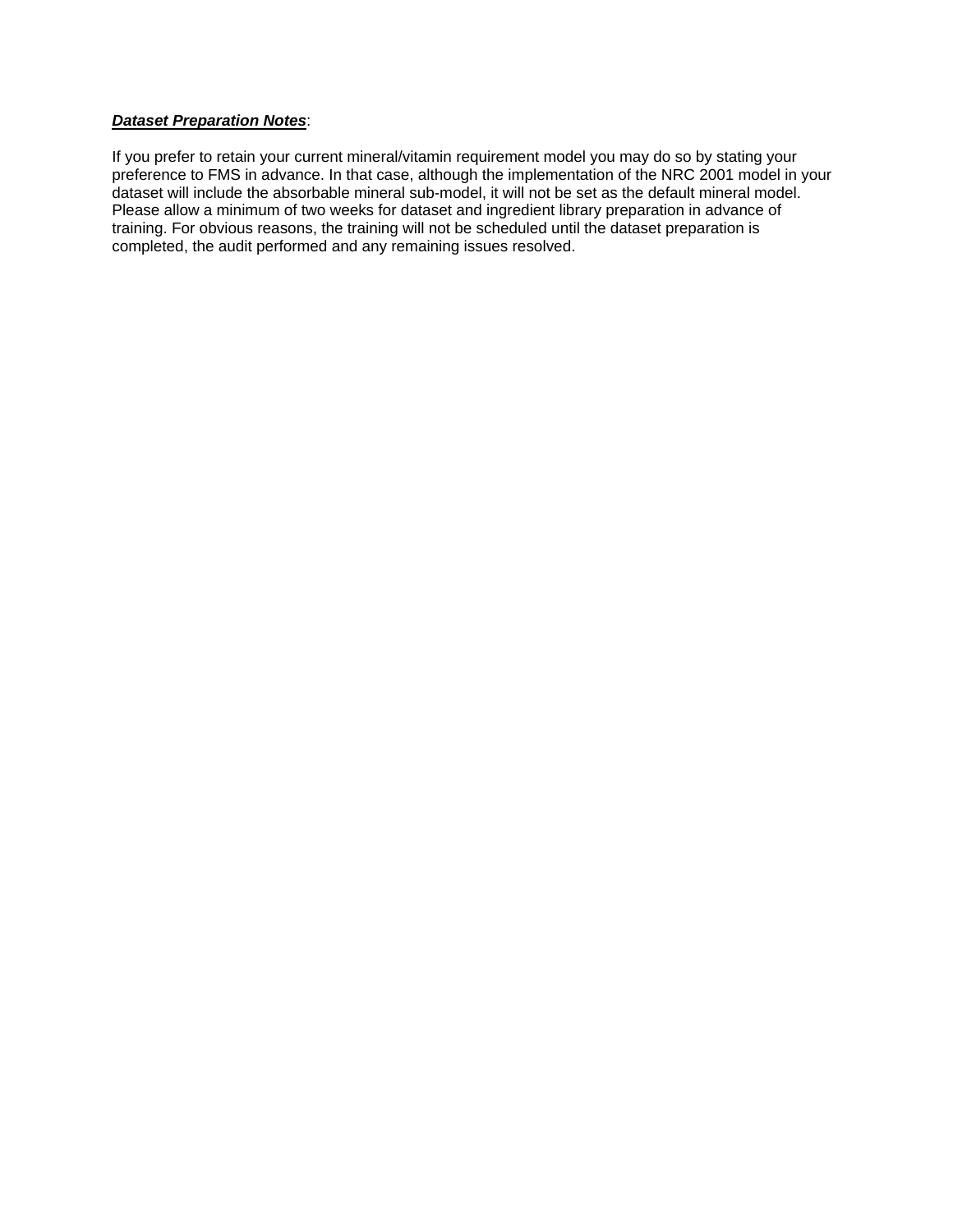# **Conference Room to Parlor**

**Using Formulate2 Core Component Tools to Implement NRC 2001 Science in the Field** 



## **Orientation & Training**

**Presented by Central Valley Nutritional Associates, LLC in Collaboration with Dr. Charles Schwab, Schwab Consulting, LLC**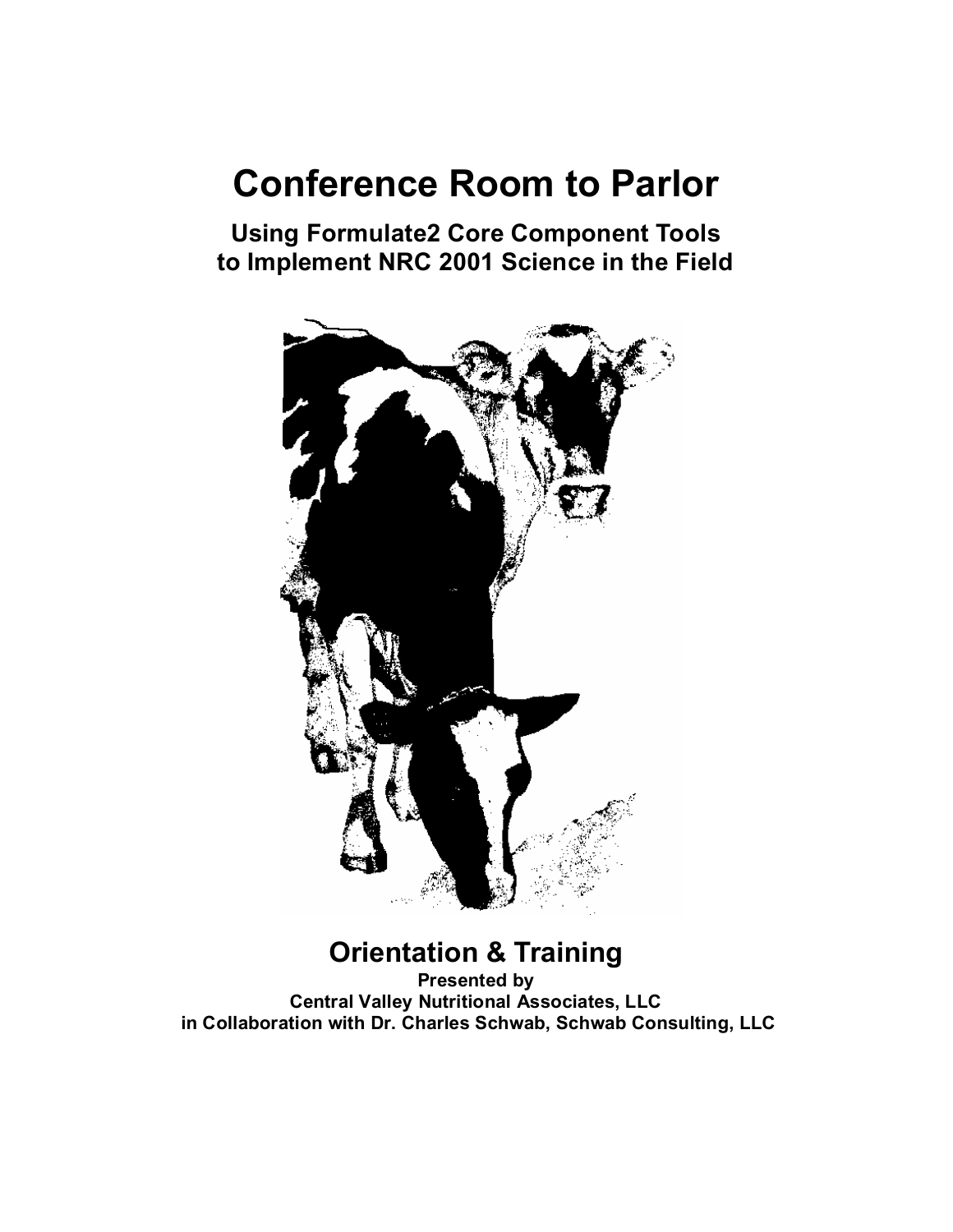### Conference Room to Parlor Training Program **Overview**

Training sessions will be presented by CVNA team members and Dr. Chuck Schwab Professor Emeritus, Animal Sciences, University of New Hampshire (UNH). Dr Schwab was part of the NRC 2001 committee, and he and his colleagues at UNH were responsible for development of the AA sub-model of NRC 2001. Dr. Schwab is part of the extended CVNA team and we are pleased to include his participation in the Conference Room to Parlor training.

The objectives of the training program are as follows:

- 1. Provide participants with orientation to the integration of the Formulate2 Core Component Suite with the FMS application Feed Ration Balancer (FRB).
- 2. Acquaint participants with the science behind the NRC 2001 AA sub-model.
- 3. Orient participants to the implementation of NRC science as embodied in the Core Component Toolset.
- 4. Train participants in the navigation and use of the Core Component tools.
- 5. Train participants with regard to use of the Core Component tools in the application of NRC science to diet formulation in commercial production environments.
- 6. Provide participants with the continuing, post training support needed to take the Component tools and the principles of NRC science to the field and produce the desired results in the milk tanks of the producers with whom they work.

As the bullet points above illustrate, the objectives of the Conference Room to Parlor approach don't stop at the conclusion of the Conference Room sessions. The "Parlor" segment of the program means that all CVNA team members will continue to be available and provide continuing support to training participants via email, telephone and online conferencing as they take the Core Component tools to the field and apply both tools and NRC science to diet formulation in commercial productions settings. The CVNA team will continue to stay engaged with training participants as needed to help ensure their success with the Core Component tools and AA balancing.

### *Training and Licensing*

The overarching objective of the Conference Room to Parlor training program is a simple one. Placing tools in the hands of consultants with only a superficial introduction to them then walking away is a sure formula for confusion and the almost inevitable "automobile in the roadside ditch" experience. We want to avoid that experience and we want Core Component users to avoid it. The most effective way of doing that is to train users not only in the use of the Component toolset but also in the concepts on which the tools are based and then to stay engaged with them while they gain the experience needed to master the use of the tools. For those reasons, we've made the Conference Room to Parlor training a pre-requisite to licensing the Formulate2 Core Components for use with FRB. We want to do everything possible to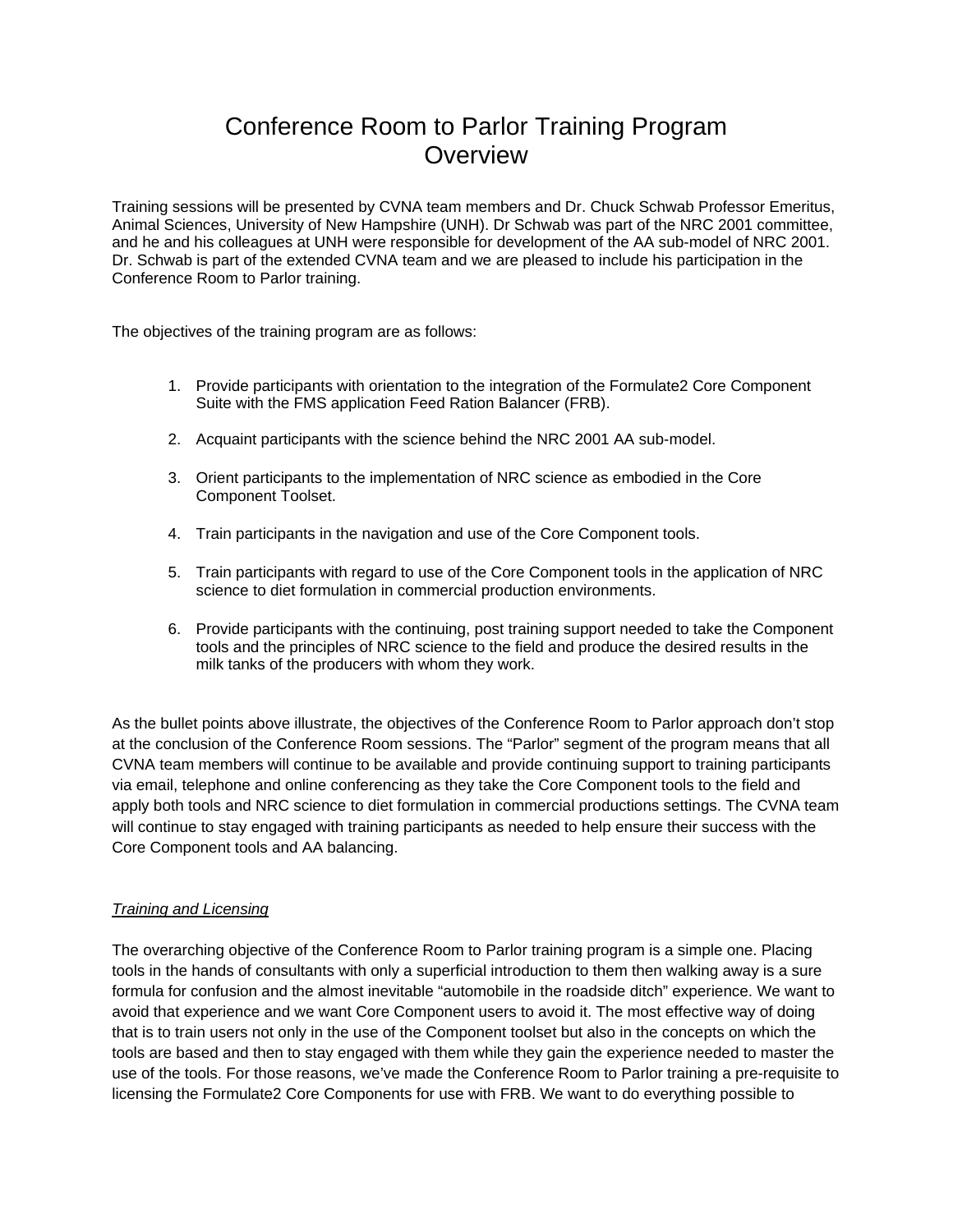ensure the success of your dairy team as they address balancing diets for AA content with FRB and the Formulate2 Core Component toolset.

In pursuit of that objective, we'd prefer to focus the training program on the core leadership of your dairy team in order to prepare them to lead and teach the balance of the team. The number of participants is flexible but the idea is to keep the group small enough to be able to do a very thorough job of orienting participants and getting their questions answered in the time allotted for training. We want them to be fully prepared to teach and guide others.

The full CVNA team will continue to support both the leadership group and those trained by them via email, telephone and online meetings. Continuing support for anyone trained by CVNA as well as those trained by individuals who participated in the Conference Room to Parlor training is fully covered by the training fees for one year post training. Continued training support after the first year is covered under the Core Component software maintenance agreement.

The training program itself covers two full sessions of one day each (approximately 12-16 hours total) and encompasses five different presentations with the bulk of the second day planned as a hands-on session with FRB and the Core Components in order to give users experience with the software and to stimulate and answer questions. An outline of the training program follows.

The content of the training can be adapted to the needs of your team. However, training is a prerequisite for licensing and using the Formulate2 Core Component Suite. As noted above, training time is generally scheduled for two consecutive days. However, if desired, additional training days can be made available. Please contact CVNA for details, pricing and scheduling at dlfoster@formulate2.com.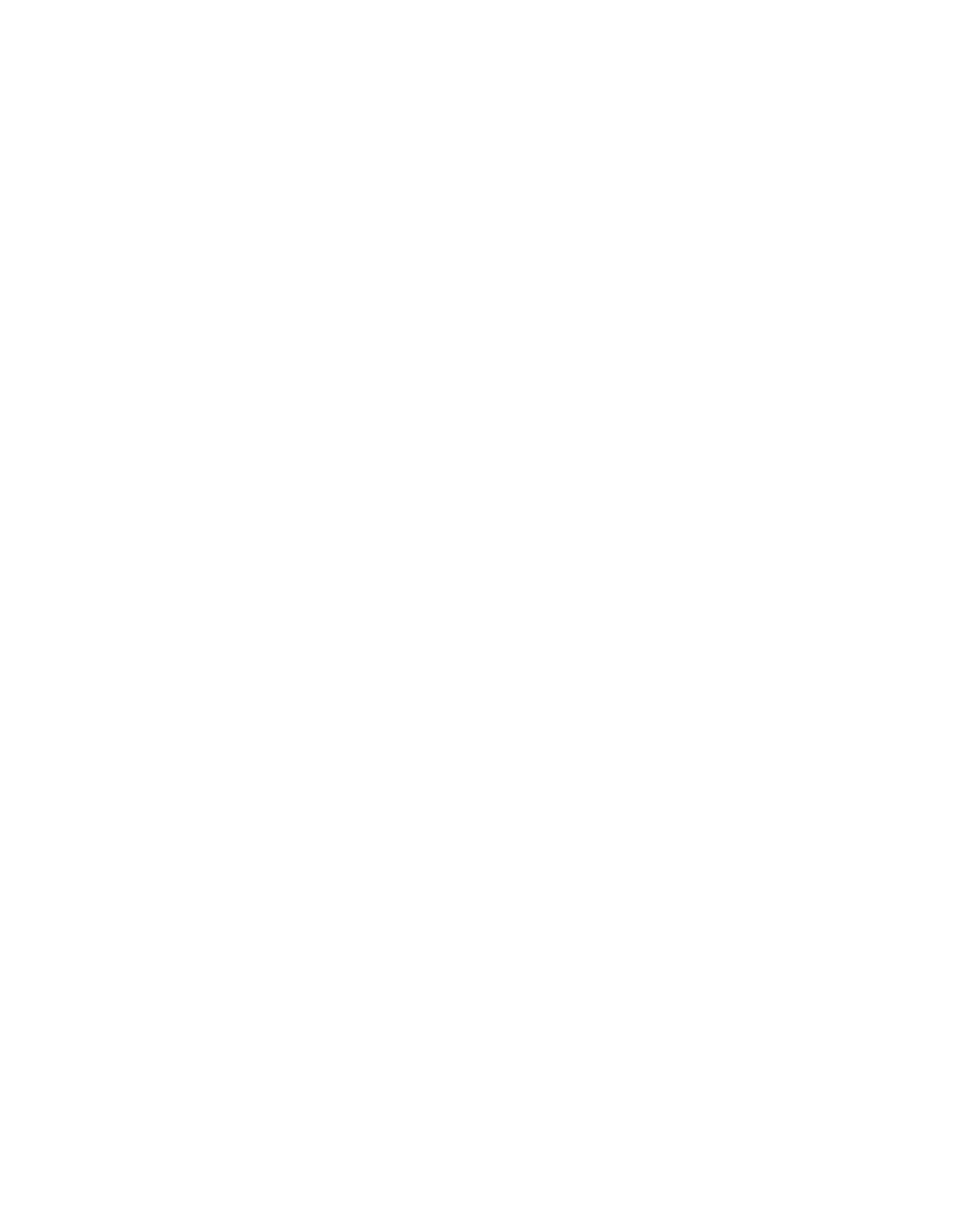# Conference Room to Parlor

### Training Program Outline

### **Pre-Training Advanced Preparation**

Prior to the training sessions, as a group, participants in Conference Room to Parlor training will need to select one dairy herd currently being worked with and about which historical production data may be obtained. Historical data should include average milk flow and milk component composition data. This should be a reasonably well managed operation since this herd will serve as the test herd for implementation of the concepts covered in the training. The diet will be the subject of the "Application Exercise" segment of the training where it will be revised for AA balance using the NRC 2001 concepts and the Core Component tools. This revised diet will actually be implemented at the dairy and animal response will be monitored via milk and milk component data compiled by the training participants during the first six weeks post implementation. Arrangements will be made to share the collected data with CVNA team members weekly and team members will continue to act in a support role for participants during the first six weeks post implementation.

For purposes of simplifying the training exercise, it will be best to select a herd being fed a single diet. If that is not possible, then select a herd with the fewest diets fed to lactating animals.

Make sure the diet from the selected herd is set up for evaluation in FRB. If more than one diet is being feed, select the diet fed to the highest producing animals.

The tasks required to accomplish the advanced preparation may be divided amongst the group of participants. This exercise is an integral part of the program and participants will be called upon to present information on the herd and the diet.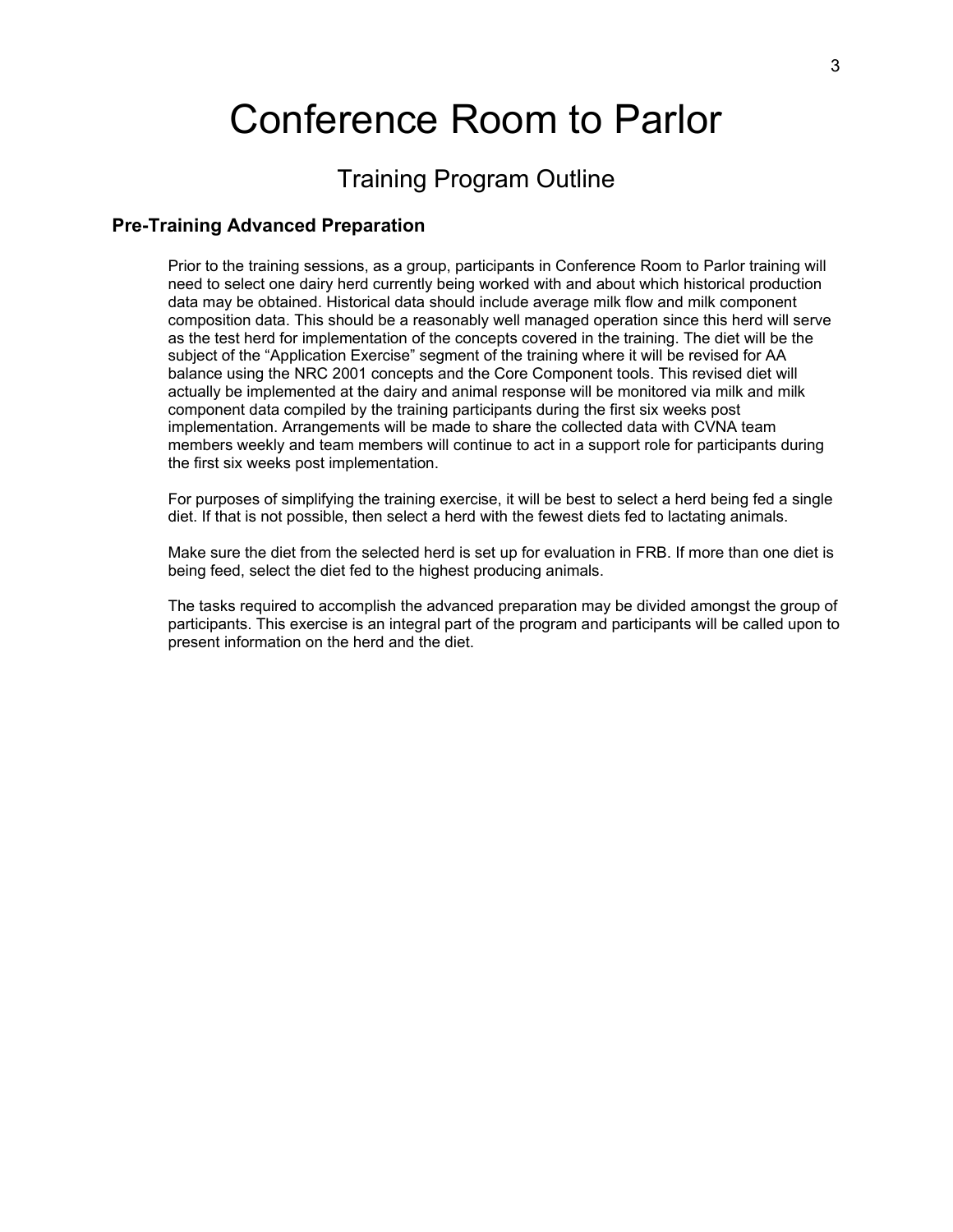### **Introduction**

- Introduction to CVNA team members
- Background information
- $\bullet$  Model Vs Animal The True Master of the Biology
- Important Questions in Commercial Production Venues
- Targets and Sight Pictures
- An Accurate Sight Picture is CRITICAL
- Animal Models and Sight Pictures
- Approaches to Modeling Important Differences
- Animal Models and Major League Baseball
- Animal Models, Major League Baseball and Bounding Mechanisms
- Smacking the Ball out of the Park
- Clarifying the Sight Picture RDP, MP-Lys and MP-Met
- Refactoring the NRC MP Requirement
- NRC AA sub-model Validation
- If You Edit Re-validation Will Come!

## **MP-AA Balancing and NRC Science**

- A review of the concepts of AA balancing
- MP-Lys & MP-Met as most limiting MP-AA
- MP-Lys & MP-Met sources
- The focus of the NRC 2001 AA sub-model

## **AA Balancing – Why NRC 2001?**

- Introduction fundamental concepts
- Brief review of animal model differences
- Consulting the ultimate expert
- Usable models
- Model approaches to predicting duodenal AA flows
- Predictive reliability
- How predictive reliability was built into the NRC 2001 AA sub-model
- Allowing the Master of the biology to tell her story measured data
- Predicting passage of microbial protein to the duodenum
- Predicting flows of digestible EAA to the duodenum
- NRC 2001 data set diversity
- Predictive efficacy within the data set
- Extending the NRC 2001 AA sub-model
- Predictive reliability in the field  $-$  Farm #1
- Predictive reliability in the field  $-$  Farm #2
- Predictive reliability in the field  $-$  Farm #3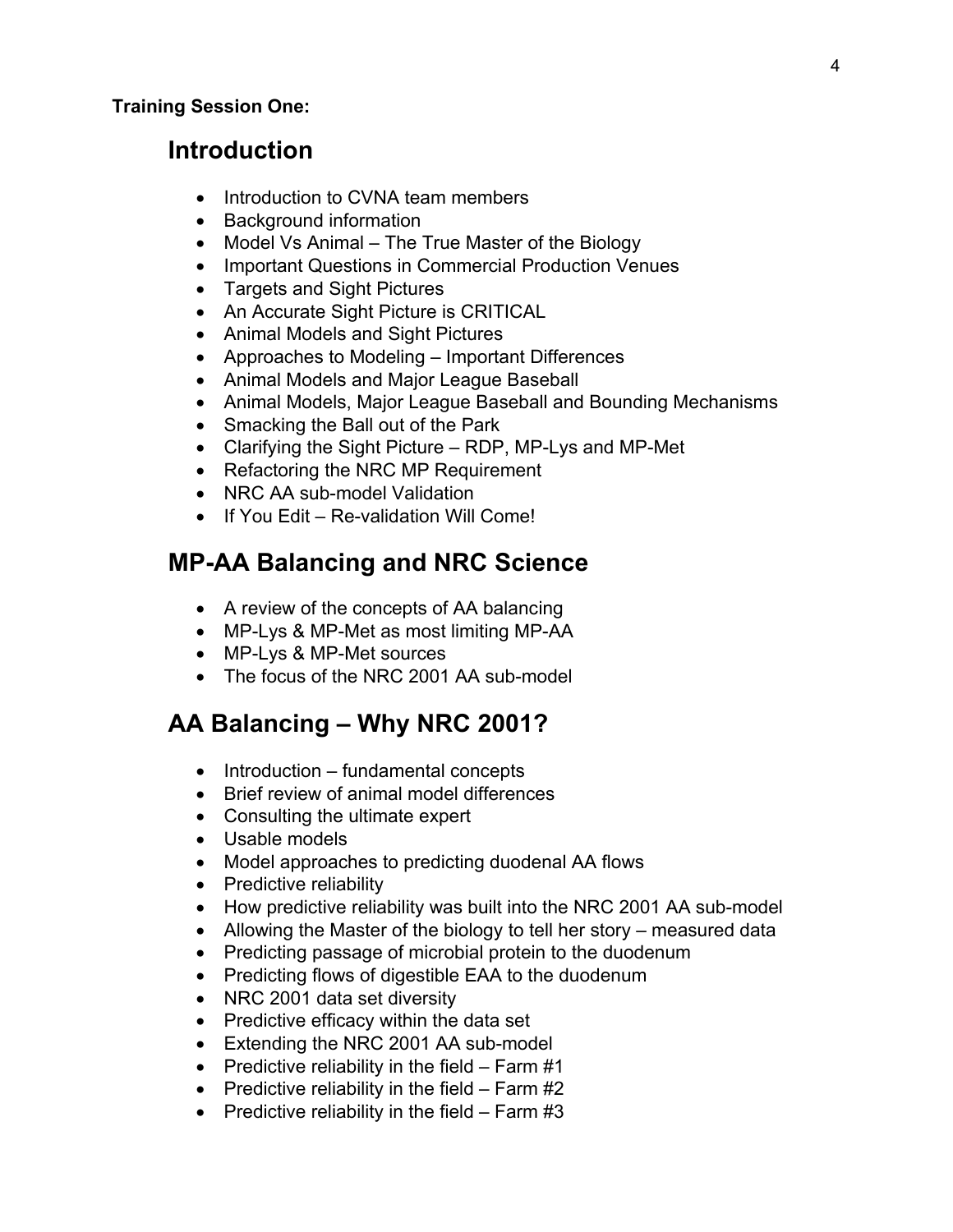### **Formulate2 Core Component Tools – An Introduction**

This section will cover the functions of the AA and MP Calculator and how to use them to generate MP-Lys and MP-Met gram requirements for a given level of milk and milk protein production. It will also address refactoring the NRC MP requirement using the functions on Tab One of the Calculator.

We will also address using Tab Two of the Calculator to address changes in rumen fermentation by adjusting the NRC MCP yield prediction.

The final Calculator related information will address use of the functions on Tab Three of the Calculator to evaluate MP-Lys and MP-Met supplies of existing diets. These functions are used to develop a "starting point" when revising diets for AA balance.

- Introduction
- Core Component members
- Core Component updates
- The NRC Editor Differences in NRC 2001 model implementation
- Registering Core Component installations
- The AA and MP Calculator Background
- The Calculator and NRC 2001 AA sub-model reliability
- MP-Lys and MP-Met plots and yield equations
- Using the Calculator Tab One
	- $\circ$  Using the Calculator Re-factoring the NRC MP requirement
- Using the Calculator Tab Two
	- o Using the Calculator Accounting for changes in rumen fermentation
- Using the Calculator Tab Three
	- $\circ$  Using the Calculator Determining a starting point

We will also cover selected items related to use of the Core Component Optimizer.